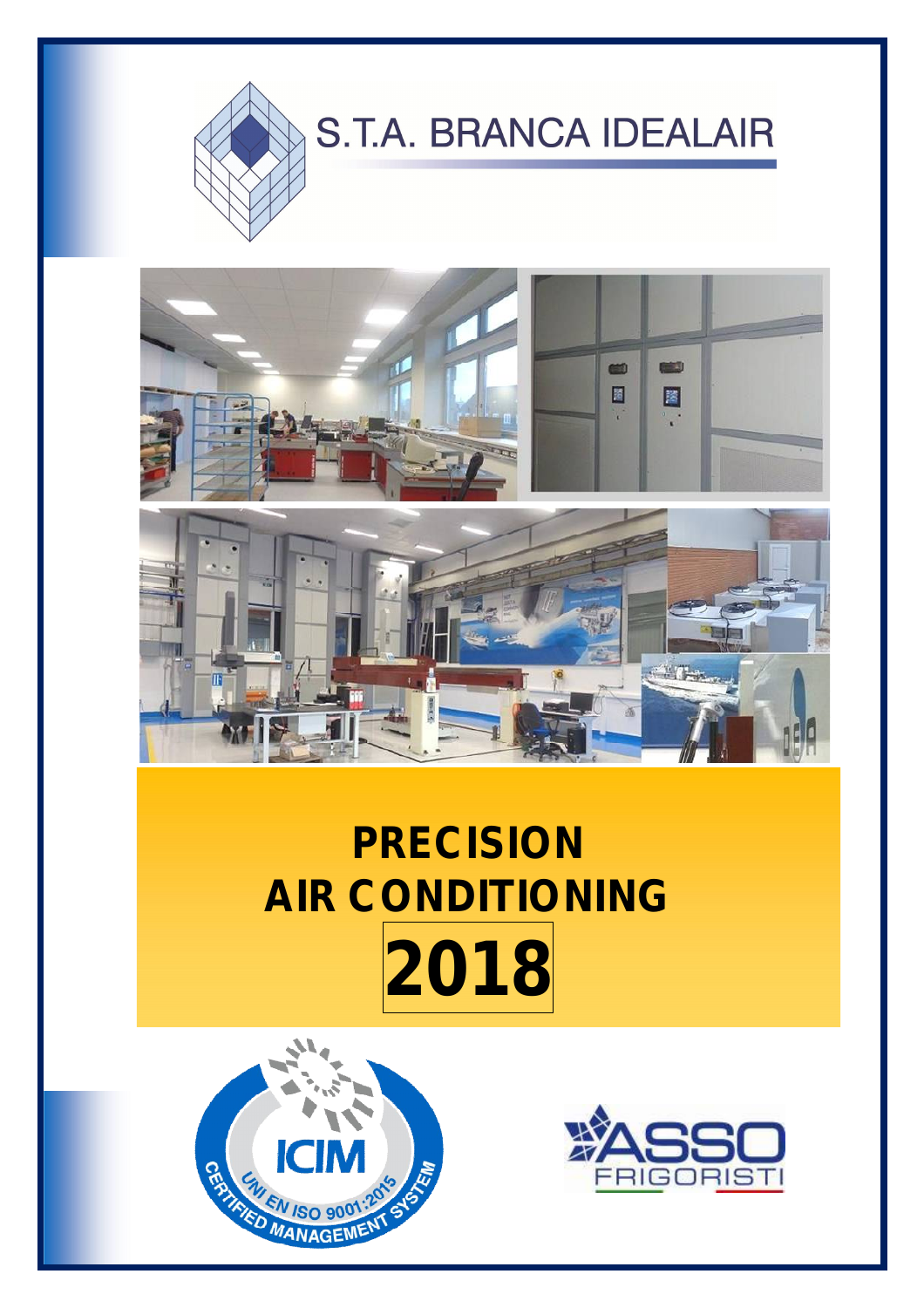#### **OVERVIEW**

- **1. Climatic unit TYPE MINI**
- **2. Climatic unit TYPE 0**
- **3. Climatic unit TYPE 1**
- **4. Climatic unit TYPE 2**
- **5. Climatic unit TYPE 2S**
- **6. Climatic unit TYPE 3**
- **7. Climatic unit TYPE 4**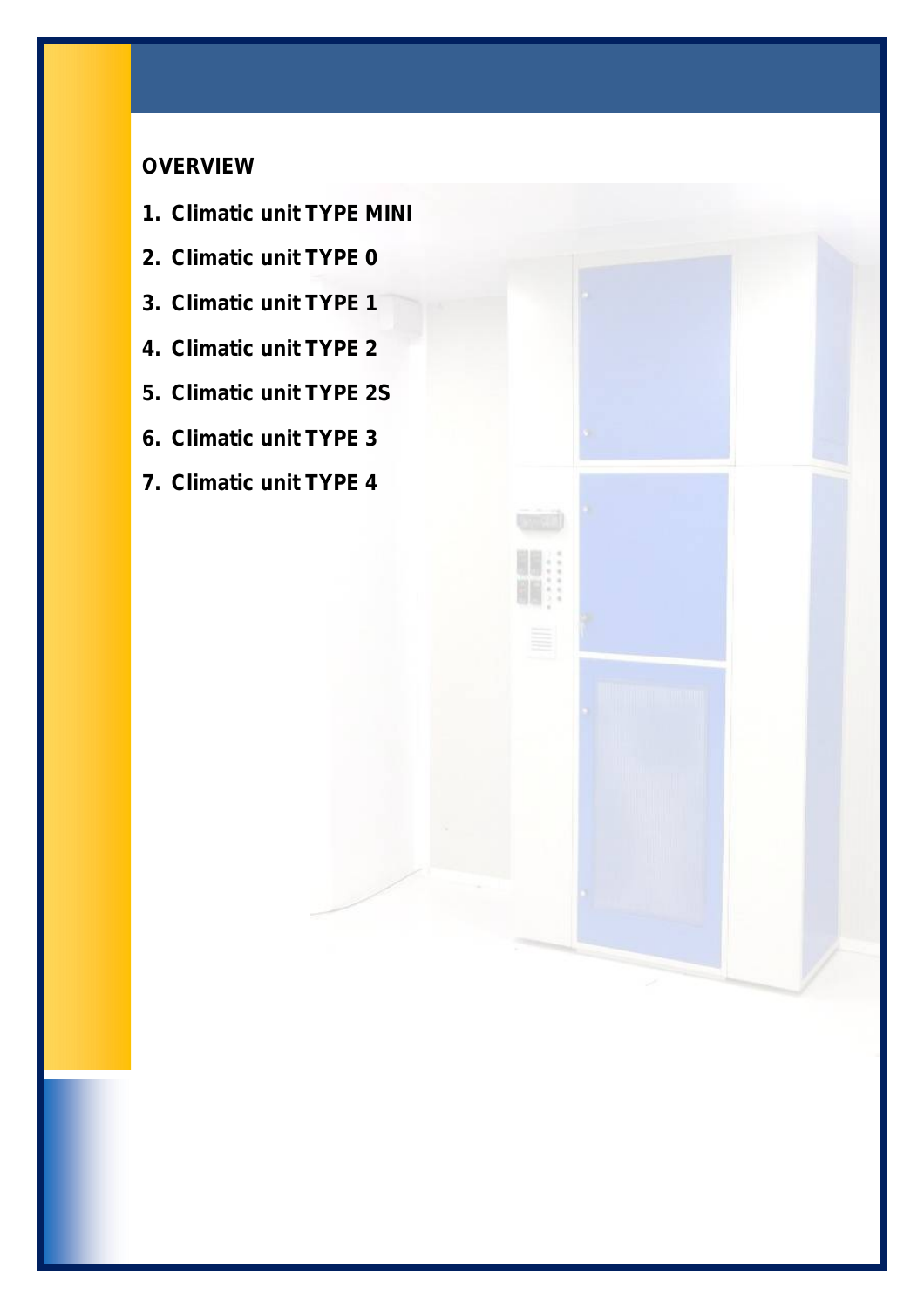### **OVERVIEW**

**S.T.A. BRANCA IDEALAIR** manufactures and provides climatic units for the **precision air conditioning of Laboratories**

Textile quality, paper and paperboard testing, Cements, Glues and Adhesives testing, Air quality laboratories are main application fields followed by S.T.A. Branca Idealair.

**Leader** in project and development of control rooms for **dimensional** and **three-dimensional metrology** with coordinate measuring machines.

Branca offers a wide range of units to cover specific requirements of air conditioning for laboratories that provides to the end-user the availability to find easily the proper solutions for **lab accreditation** in compliance with **ISO/IEC 9001** and **17025 standard**.

#### *QUALITY* + *SUSTAINABILITY at your service*



In terms of precision air conditioning, the concept of **innovation** represents the key elements for manufacturers in this specific application field.

Our company always promotes the **R&D** of **new products** updates **cooperating** together **with universities** and other **institutes** to make real our projects and new ideas.

**Branca Climatic unit** is a **technology advanced** device able to perform flexibly **close-control operation** modes both for the only temperature and climatic regulation assuring to obtain and maintain **uniform conditions** in every point of the working spaces in compliance with national and international UNI, EN, ISO, BS, ASTM, AATCC, BISFA, EDANA, IWTO standards.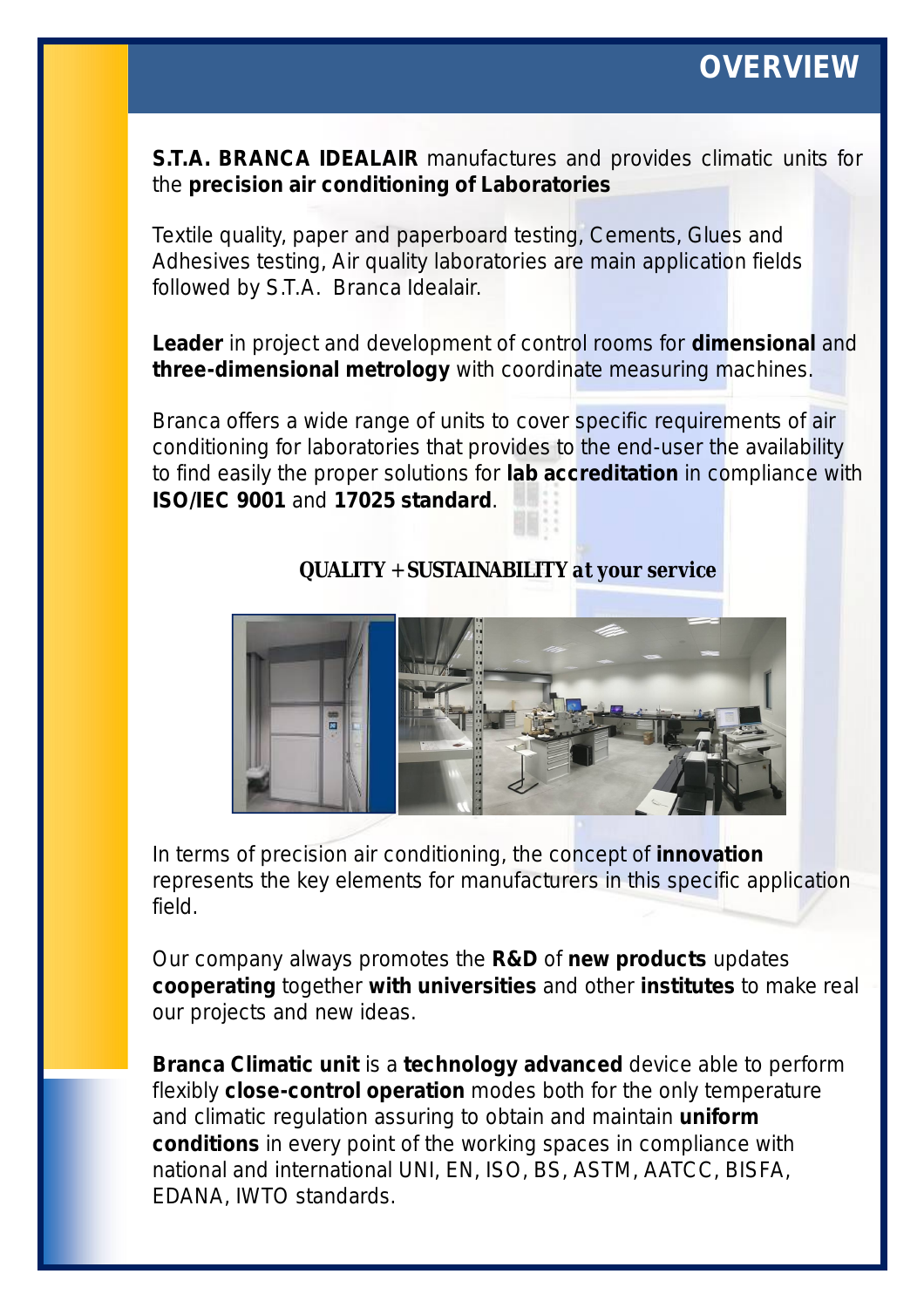# **TYPE MINI**



#### **FUNCTIONALITIES AND ADVANCED OPERATIONS**

- Double unit: internal and external condensing unit;
- Electrical compatibility in compliance with **CE**, **UL**, **CSA**;
- Aeraulic circuit with tangential flow distribution and air velocity **< 0,15 m/s**;
- Reduction of convective air movements avoding Coanda effects under the ceiling;
- Refrigerant circuit modulation through solenoid or electronic valves;
- Water depuration with osmosis group
- Humidification device:
- Evaporator in copper/copper to obtain maximum performances;
- Centrifugal fan with speed modulation control;
- Air pre-filters or from ducts with filtration class **G3**, **G4**;
- Fresh air intake in compliance with UNI standard;
- ECO Energy and water saving logic system included;
- Final filtration with HEPA filters *F6*;
- **HMI Touch Screen 7"** for user interface:
- Compatible with communication protocols **MODBUS RTU/TCP-IP** in compliance with *IEC 60870*;
- Remote support;
- Probes accuracty at  $\pm$  0,01°C for temperature and  $\pm$ 0,01% for Relative humidity reducing at minimum level the spatial and temporal gradients
- Alarms diagnostics and statistics with troubleshooting;
- Weekly ECO programming
- *Suitable for samples conditioning inside air volumes of(9-25) m3;*
- *On request the supply of insulated cabin;*

| <b>AIR VOLUME</b>              | $(9-25)$ m <sup>3</sup>                              |
|--------------------------------|------------------------------------------------------|
| Heating:                       | 1,5 KW                                               |
| Cooling                        | 0,8 KW                                               |
| Humidification                 | 0.3 KW                                               |
| Blower model:                  | Centrifugal<br>(Standard EU)                         |
| <b>Blower capacity:</b>        | $250 \text{ m}^3$ /h                                 |
| Ventilazione:                  | 0,20 KW                                              |
| Air exchange $(m^3/h)$ :       | 1 air volume/h                                       |
| Condensation type:             | by air                                               |
| Cooling type:                  | by water cooled                                      |
| Temperature (°C):              | $(10 \div 30) \pm 0.5$ °C<br>On request $\pm$ 0,1 °C |
| Relative humidity (%):         | $(40 \div 80) \pm 2 \%$                              |
| Water charge<br>connector:     | $\varnothing$ 1/4"                                   |
| Water discharge<br>connector:  | $\varnothing \not\!\!\!\!\! \vee_2$ "                |
| Condensing water<br>connector: | $\varnothing \not\!\!\!\!\! \vee_2$ "                |
| Power consumption:             | 3 KW                                                 |
| Internal noise level:          | $<$ 45 dBa                                           |
| External noise level:          | $< 50$ dBa                                           |
| Refrigerant type:              | <b>R290</b>                                          |
| Refrigerant charge:            | 110 <sub>g</sub>                                     |
| <b>GWP</b>                     | 0                                                    |
| Lubrificant:                   | POE, PAG                                             |
| Cable section:                 | $3x6$ mm <sup>2</sup>                                |
| Conductors:                    | 1F+N+PF                                              |
| Power supply:                  | 230VAC/50HZ                                          |
| Dimensions (LxPxA):            | (60x30x180) cm (est)<br>(70x30x180) cm (int)         |
| Net weight:                    | 150 Kg                                               |

 $(24h)$   $\odot$   $\odot$   $10$ 

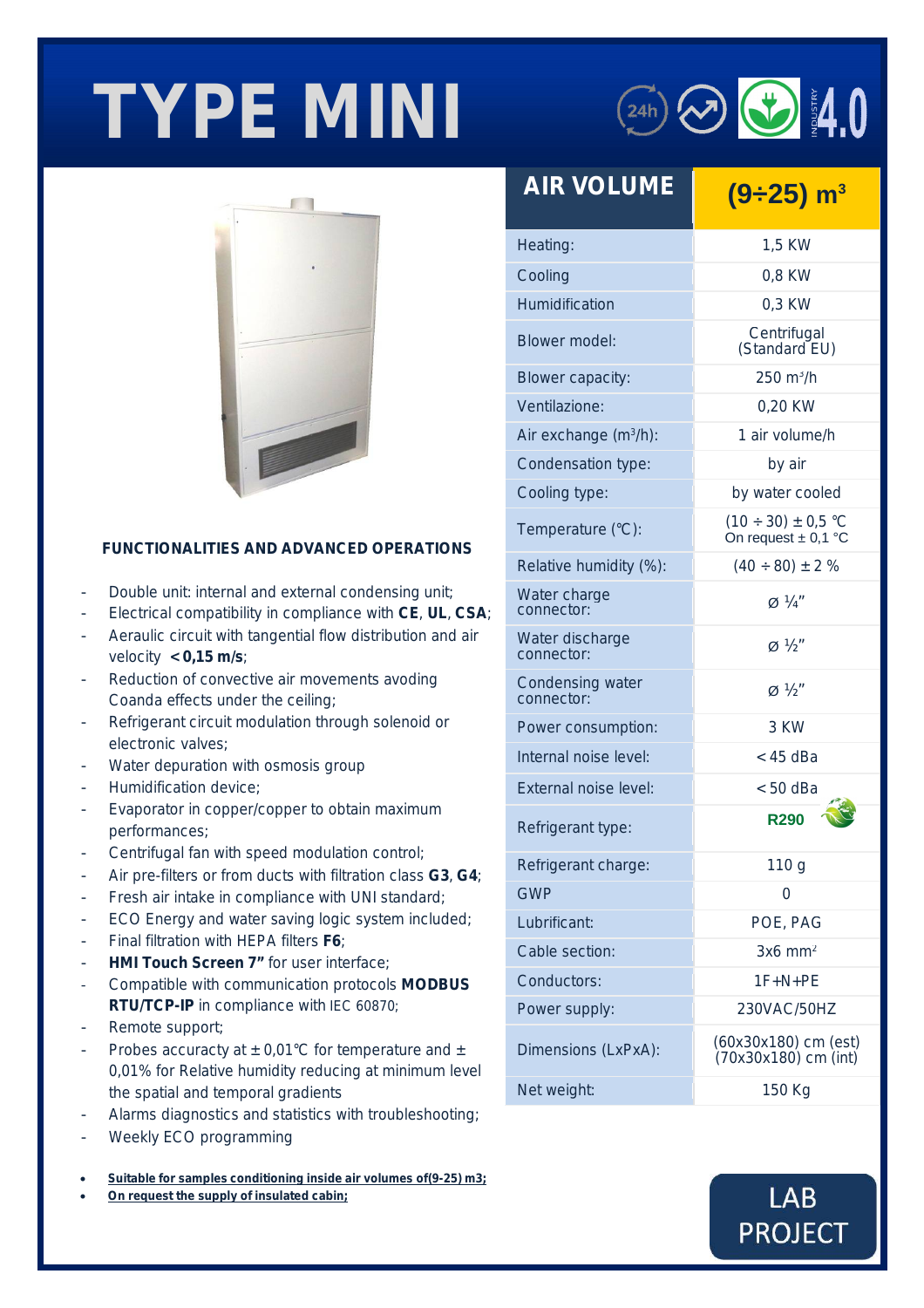

#### **FUNCTIONALITIES AND ADVANCED PERFORMANCES**

- Wide operation ranges with critical atmospheres from  $(-20 \div 40)$  °C of temperature and  $(10 \div 90)$  % of relative humidity;
- Electrical compatibility in compliance with **CE**, **UL**, **CSA**, etc.;
- Air flow distribution with tangential diffusion and air velocities < **0,15 m/s** on the work tops;
- Refrigerant circuit modulation through solenoid or electronic valves;
- Water depuration with osmosis group;
- Humidification device;
- Centrifugal blower with automatic speed control in compliance with EU standard;
- Air pre-filters with filtration class *G3 - G4;*
- ECO Energy and water saving logic system;
- Final air HEPA filters (*F6*);
- **HMI Touch Screen 7"** for user interface and monitor screen;
- Remote support;
- Probes resolution at **± 0,01°C** for temperature and **± 0,01%** for relative humidity to reduce at minimum level thermal and temporal gradients;
- Alarms diagnostics and statistics with throubleshooting areas;
- Integrated datalogging system and trend graphs analyses;
- ECO Weekly programming;

| <b>AIR VOLUME</b>              | $(20 \div 50)$ m <sup>3</sup>                        |
|--------------------------------|------------------------------------------------------|
| Heating:                       | 4,5 KW                                               |
| Cooling:                       | 1 KW                                                 |
| Humidification:                | 1,8 KW                                               |
| Blower type:                   | Centrifugal<br>(Standard EU)                         |
| Blower capacity:               | 500 m3/h                                             |
| Blower consumption:            | 0,8 KW                                               |
| Air exchange $(m^3/h)$ :       | 1 air volume/h                                       |
| Condensation:                  | by air                                               |
| Cooling mode:                  | by cooled water                                      |
| Temperature (°C):              | $(10 \div 30) \pm 0.5$ °C<br>On request $\pm$ 0,1 °C |
| Relative humidity (%):         | $(40 \div 80) \pm 2 \%$                              |
| Water charge:                  | $\varnothing \frac{1}{4}$                            |
| Water discharge                | $Ø\frac{1}{2}$                                       |
| Condensing water<br>discharge: | $Ø\frac{1}{2}$                                       |
| Power consumption:             | 9 KW                                                 |
| Internal noise level:          | $<$ 45 dBA                                           |
| External noise level:          | < 60 dBA                                             |
| Refrigerant:                   | HFO R1234ze                                          |
| <b>Pipes</b><br>Send/Return    | $\varnothing$ 12 mm                                  |
| <b>GWP</b>                     | < 1                                                  |
| Lubrificant:                   | POE, PAG                                             |
| Cable section:                 | $5x10$ mm <sup>2</sup>                               |
| Conductors:                    | 3F+N+PE                                              |
| Power supply:                  | 400V - 50HZ                                          |
| Dimensions (LxPxA):            | 70x50x190cm                                          |
| Net weight (Kg):               | 200 Kg                                               |

 $\circled{24h}$   $\odot$   $\bullet$   $4.0$ 

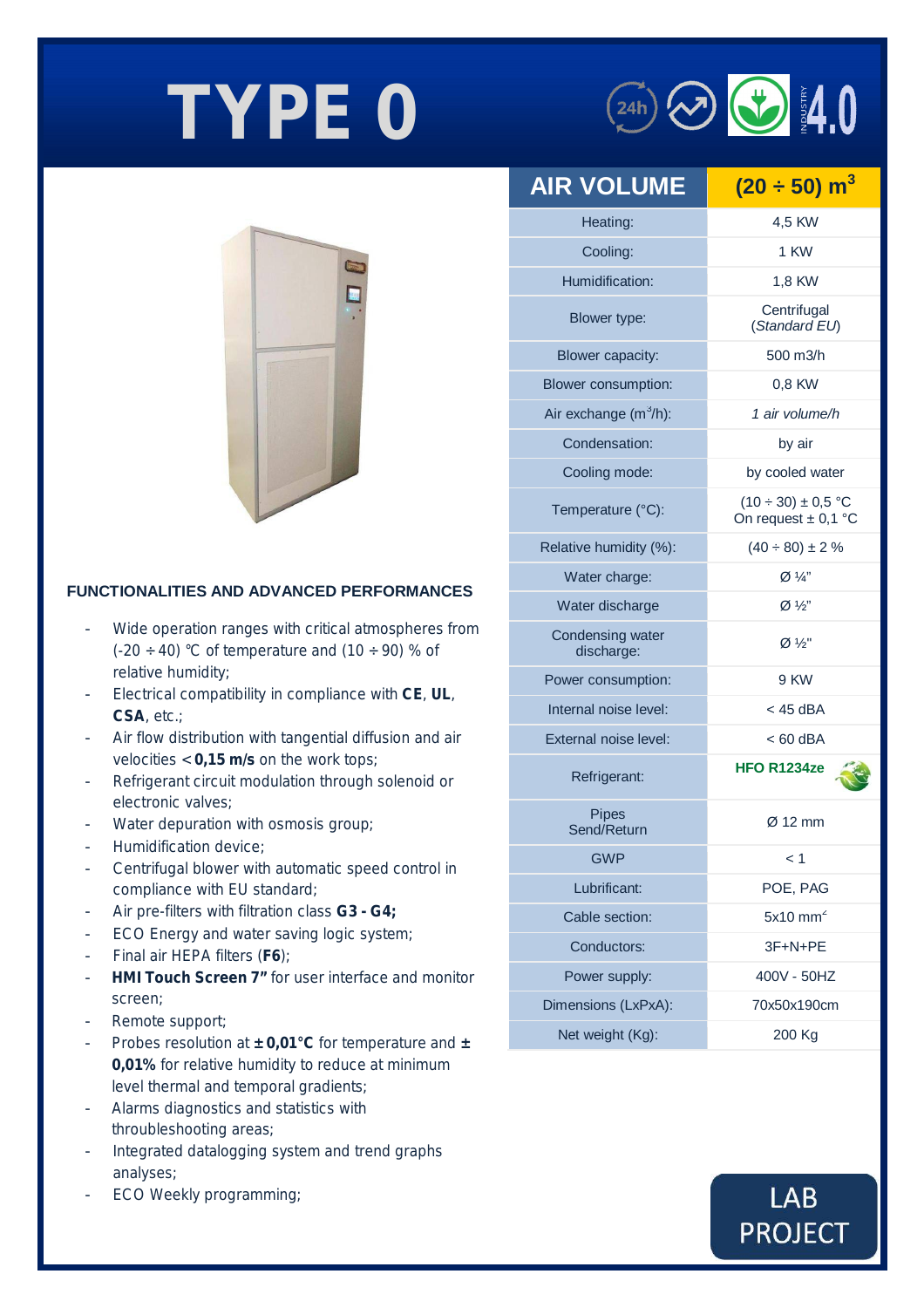# **TYPE 1**  $\qquad \qquad ^{(24h)}$





#### **FUNCTIONALITIES AND ADVANCED PERFORMANCES**

- Wide operation ranges with critical atmospheres from (-20  $\div$  40) °C of temperature and (10  $\div$  90) % of relative humidity;
- Electrical compatibility in compliance with **CE**, **UL**, **CSA**, etc.;
- Air flow distribution with tangential diffusion and air velocities < **0,15 m/s** on the work tops;
- Refrigerant circuit modulation through solenoid or electronic valves;
- Water depuration with osmosis group;
- Humidification device;
- Centrifugal blower with automatic speed control in compliance with EU standard;
- Air pre-filters with filtration class *G3 - G4;*
- ECO Energy and water saving logic system;
- Final air HEPA filters (F6);
- **HMI Touch Screen 7"** for user interface and monitor screen;
- Remote support;
- Probes resolution at **± 0,01°C** for temperature and **± 0,01%** for relative humidity to reduce at minimum level thermal and temporal gradients;
- Alarms diagnostics and statistics with throubleshooting areas;
- Integrated datalogging system and trend graphs analyses;
- ECO Weekly programming;

| <b>AIR VOLUME</b>           | $(50 \div 100) \text{ m}^3$                          |
|-----------------------------|------------------------------------------------------|
| Heating:                    | 9 KW                                                 |
| Cooling:                    | 2,2 KW                                               |
| Humidification:             | 3 KW                                                 |
| Blower type:                | Centrifugal<br>(Standard EU)                         |
| Blower capacity:            | 1100 m3/h                                            |
| Blower consumption:         | 0,8 KW                                               |
| Air exchange $(m^3/h)$ :    | 1 air volume/h                                       |
| Condensation:               | by air                                               |
| Cooling mode:               | by cooled water                                      |
| Temperature (°C):           | $(10 \div 30) \pm 0.5$ °C<br>On request $\pm$ 0,1 °C |
| Relative humidity (%):      | $(40 \div 80) \pm 2 \%$                              |
| Water charge:               | Ø 1/4"                                               |
| Water discharge             | $\varnothing$ 1/2"                                   |
| Condensing water discharge: | $Ø\frac{1}{2}$ "                                     |
| Power consumption:          | <b>14 KW</b>                                         |
| Internal noise level:       | $<$ 45 dBA                                           |
| External noise level:       | $< 60$ dBA                                           |
| Refrigerant:                | <b>HFO R1234ze</b>                                   |
| <b>Pipes</b><br>Send/Return | $Ø$ 18 mm                                            |
| <b>GWP</b>                  | < 1                                                  |
| Lubrificant:                | POE, PAG                                             |
| Cable section:              | $5x10$ mm <sup>2</sup>                               |
| Conductors:                 | 3F+N+PE                                              |
| Power supply:               | 400V/50HZ                                            |
| Dimensions (LxPxA):         | 100x60x190cm                                         |
| Net weight (Kg):            | 300 Kg                                               |

### **LAB PROJECT**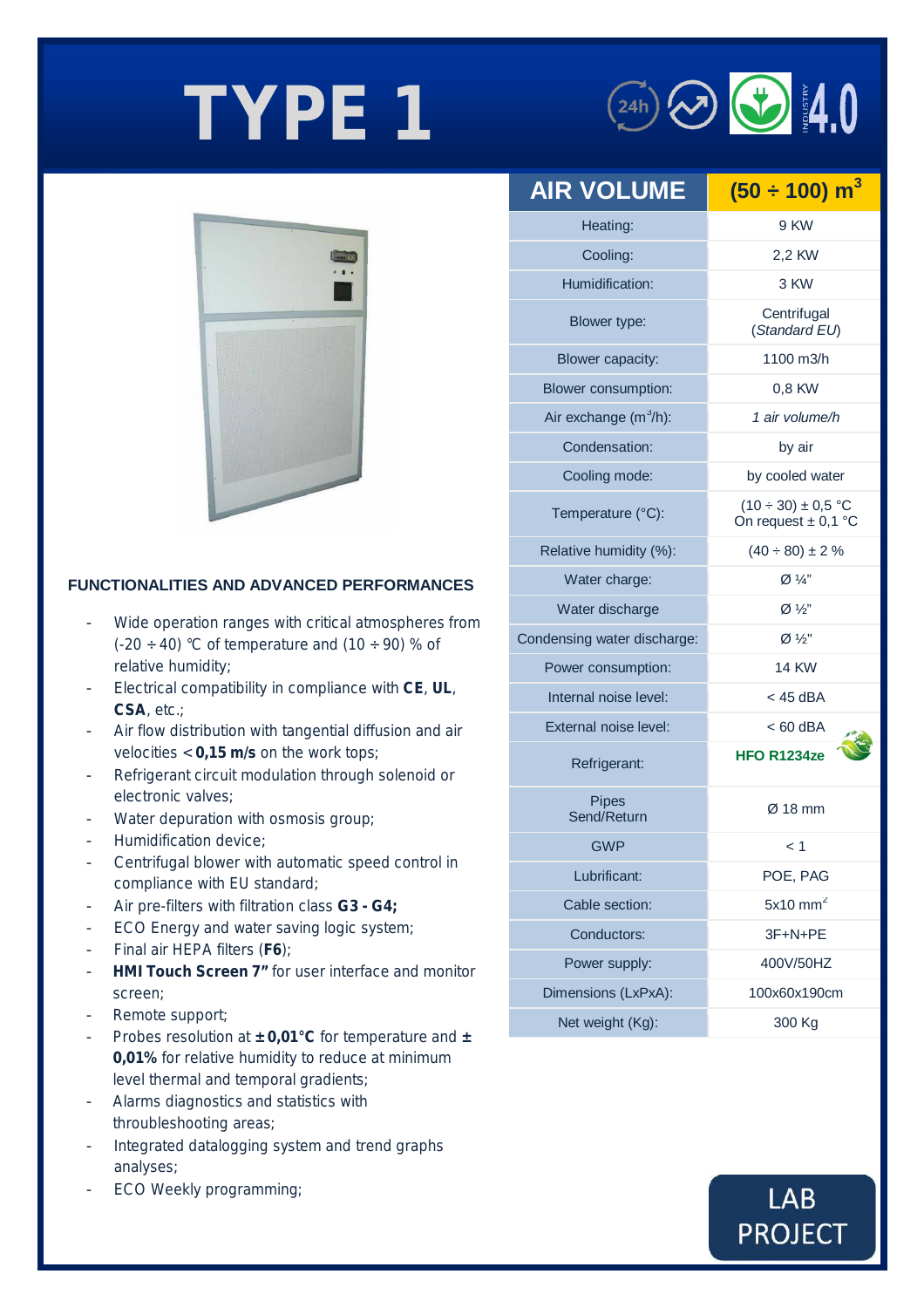



#### **FUNCTIONALITIES AND ADVANCED PERFORMANCES**

- Wide operation ranges with critical atmospheres from  $(-20 \div 40)$  °C of temperature and  $(10 \div 90)$  % of relative humidity;
- Electrical compatibility in compliance with **CE**, **UL**, **CSA**, etc.;
- Air flow distribution with tangential diffusion and air velocities < **0,15 m/s** on the work tops;
- Refrigerant circuit modulation through solenoid or electronic valves;
- Water depuration with osmosis group;
- Humidification device;
- Centrifugal blower with automatic speed control in compliance with EU standard;
- Air pre-filters with filtration class *G3 - G4;*
- ECO Energy and water saving logic system;
- Final air HEPA filters (*F6*);
- **HMI Touch Screen 7"** for user interface and monitor screen;
- Remote support;
- Probes resolution at **± 0,01°C** for temperature and **± 0,01%** for relative humidity to reduce at minimum level thermal and temporal gradients;
- Alarms diagnostics and statistics with throubleshooting areas;
- Integrated datalogging system and trend graphs analyses;
- ECO Weekly programming;

| <b>AIR VOLUME</b>           | $(100 \div 180)$ m <sup>3</sup>                                              |
|-----------------------------|------------------------------------------------------------------------------|
| Heating:                    | 9 KW                                                                         |
| Cooling:                    | 3,9 KW                                                                       |
| Humidification:             | 3 KW                                                                         |
| Blower type:                | Centrifugal<br>(Standard EU)                                                 |
| <b>Blower capacity:</b>     | 1600 m3/h                                                                    |
| Blower consumption:         | 0,8 KW                                                                       |
| Air exchange $(m^3/h)$ :    | $(100 \div 180)$ m <sup>3</sup><br>1 air volume/h                            |
| Condensation:               | by air                                                                       |
| Cooling mode:               | by water-cooled                                                              |
| Temperature (°C):           | $(10 \div 30) \pm 0.5$ °C<br>On request $\pm$ 0,1 °C                         |
| Relative humidity (%):      | $(40 \div 80) \pm 2 \%$                                                      |
| Water charge:               | $\varnothing \mathrel{\vee\hspace{-0.14cm}\mid\hspace{-0.14cm} \mathrel{1}}$ |
| Water discharge             | $Ø\frac{1}{2}$                                                               |
| Condensing water discharge: | $Ø\frac{1}{2}$ "                                                             |
| Power consumption:          | <b>16 KW</b>                                                                 |
| Internal noise level:       | < 45 dBA                                                                     |
| External noise level:       | $< 60$ dBA                                                                   |
| Refrigerant:                | <b>HFO R1234ze</b>                                                           |
| <b>Pipes</b><br>Send/Return | Ø 22 mm                                                                      |
| <b>GWP</b>                  | < 1                                                                          |
| Lubrificant:                | POE, PAG                                                                     |
| Cable section:              | $5x16$ mm <sup>2</sup>                                                       |
| Conductors:                 | 3F+N+PE                                                                      |
| Power supply:               | 400V/50HZ                                                                    |
| Dimensions (LxPxA):         | 100x60x190cm                                                                 |
| Net weight (Kg):            | 320 Kg                                                                       |

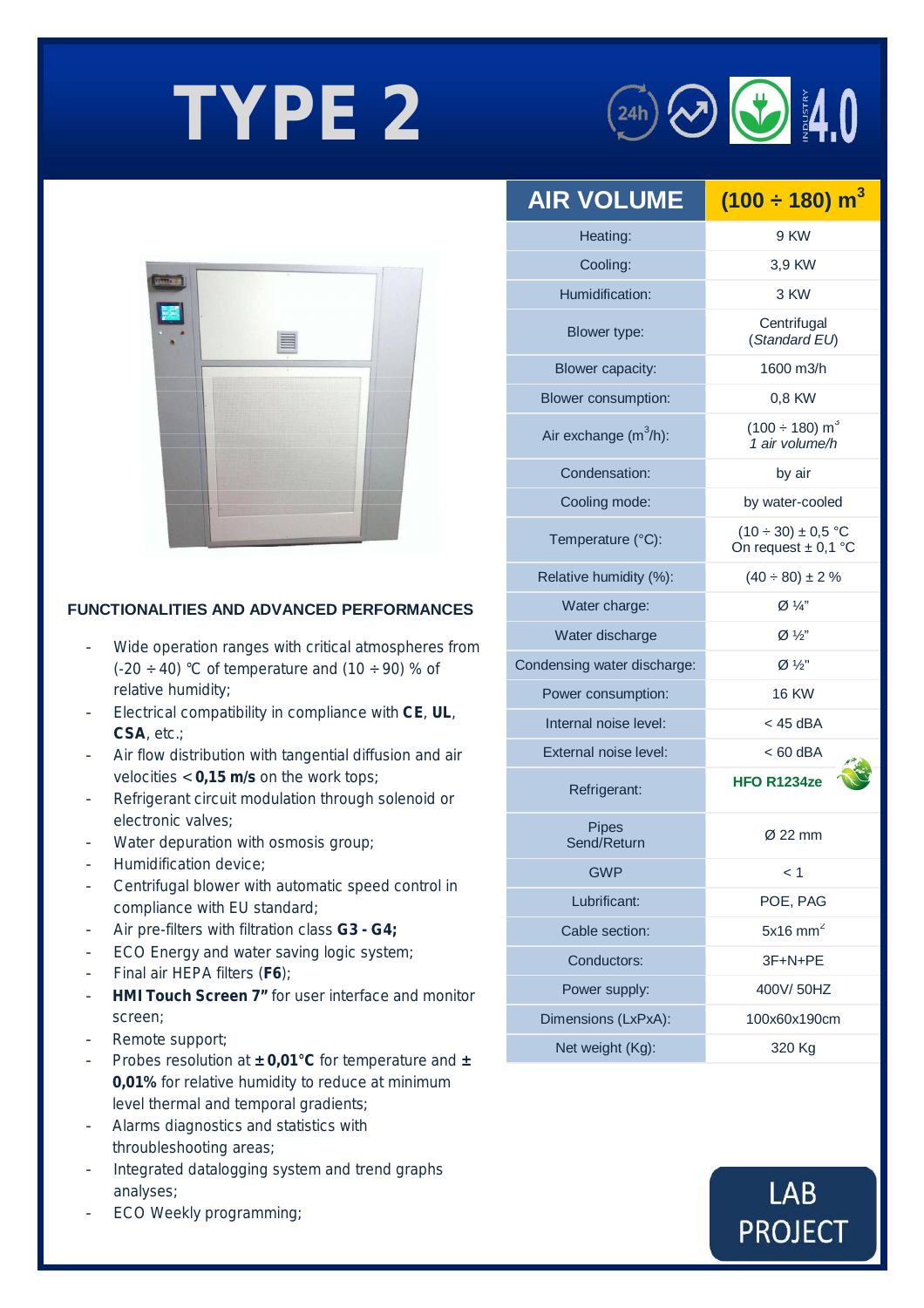## **TYPE 2S**



#### **FUNCTIONALITIES AND ADVANCED PERFORMANCES**

- Wide operation ranges with critical atmospheres from  $(-20 \div 40)$  °C of temperature and  $(10 \div 90)$  % of relative humidity;
- Electrical compatibility in compliance with **CE**, **UL**, **CSA**, etc.;
- Air flow distribution with tangential diffusion and air velocities < **0,15 m/s** on the work tops;
- Refrigerant circuit modulation through solenoid or electronic valves;
- Water depuration with osmosis group;
- Humidification device;
- Centrifugal blower with automatic speed control in compliance with EU standard;
- Air pre-filters with filtration class *G3 - G4;*
- ECO Energy and water saving logic system;
- Final air HEPA filters (*F6*);
- **HMI Touch Screen 7"** for user interface and monitor screen;
- Remote support;
- Probes resolution at **± 0,01°C** for temperature and **± 0,01%** for relative humidity to reduce at minimum level thermal and temporal gradients;
- Alarms diagnostics and statistics with throubleshooting areas;
- Integrated datalogging system and trend graphs analyses;
- ECO Weekly programming;

| <b>AIR VOLUME</b>           | $(180 \div 300)$ m <sup>3</sup>                      |
|-----------------------------|------------------------------------------------------|
| Heating:                    | 9 KW                                                 |
| Cooling:                    | 5 KW                                                 |
| Humidification:             | 4,5 KW                                               |
| Blower type:                | Centrifugal<br>(Standard EU)                         |
| <b>Blower capacity:</b>     | 3300 m3/h                                            |
| Blower consumption:         | 1,6 KW                                               |
| Air exchange $(m^3/h)$ :    | $(180 \div 300)$ m <sup>3</sup><br>1 air volume/h    |
| Condensation:               | by air                                               |
| Cooling mode:               | by water-cooled                                      |
| Temperature (°C):           | $(10 \div 30) \pm 0.5$ °C<br>On request $\pm$ 0,1 °C |
| Relative humidity (%):      | $(40 \div 80) \pm 2 \%$                              |
| Water charge:               | $\varnothing$ ¼"                                     |
| Water discharge             | $\varnothing$ ½"                                     |
| Condensing water discharge: | $Ø\frac{1}{2}$ "                                     |
| Power consumption:          | <b>21 KW</b>                                         |
| Internal noise level:       | $<$ 45 dBA                                           |
| External noise level:       | $< 60$ dBA                                           |
| Refrigerant:                | <b>HFO R1234ze</b>                                   |
| <b>Pipes</b><br>Send/Return | $\varnothing$ 22 mm                                  |
| <b>GWP</b>                  | $\leq$ 1                                             |
| Lubrificant:                | POE, PAG                                             |
| Cable section:              | $5x16$ mm <sup>2</sup>                               |
| Conductors:                 | 3F+N+PE                                              |
| Power supply:               | 400V/50HZ                                            |
| Dimensions (LxPxA):         | 125x60x190cm                                         |
| Net weight (Kg):            | 400 Kg                                               |
|                             |                                                      |

**LAB** 

**PROJECT** 

 $(24h)$   $\odot$   $\odot$   $4.0$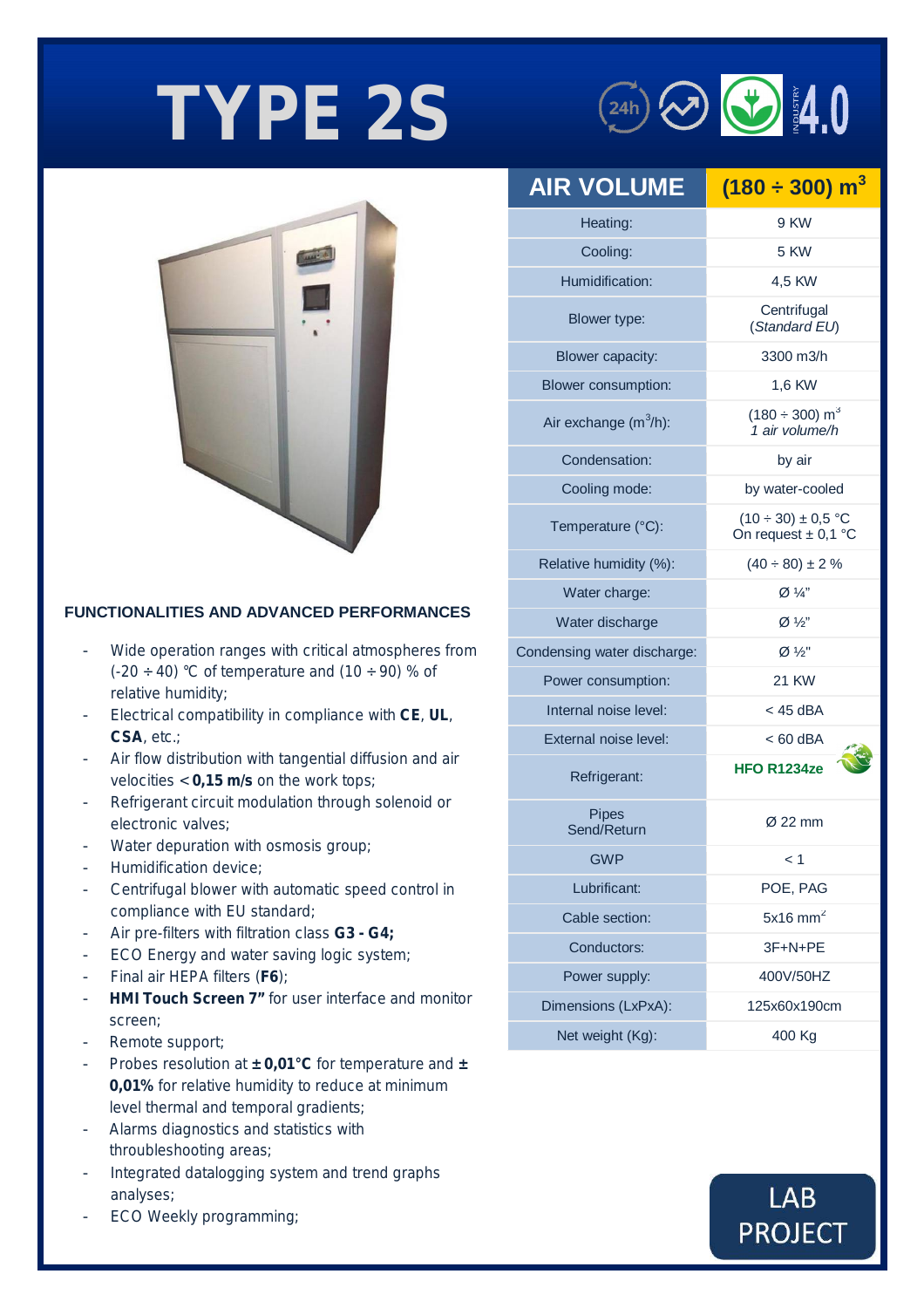



#### **FUNCTIONALITIES AND ADVANCED PERFORMANCES**

- Wide operation ranges with critical atmospheres from  $(-20 \div 40)$  °C of temperature and  $(10 \div 90)$  % of relative humidity;
- Electrical compatibility in compliance with **CE**, **UL**, **CSA**, etc.;
- Air flow distribution with tangential diffusion and air velocities < **0,15 m/s** on the work tops;
- Refrigerant circuit modulation through solenoid or electronic valves;
- Water depuration with osmosis group;
- Humidification device:
- Centrifugal blower with automatic speed control in compliance with EU standard;
- Air pre-filters with filtration class *G3 - G4;*
- ECO Energy and water saving logic system;
- Final air HEPA filters (*F6*);
- **HMI Touch Screen 7"** for user interface and monitor screen;
- Remote support;
- Probes resolution at **± 0,01°C** for temperature and **± 0,01%** for relative humidity to reduce at minimum level thermal and temporal gradients;
- Alarms diagnostics and statistics with throubleshooting areas;
- Integrated datalogging system and trend graphs analyses;
- ECO Weekly programming;

| <b>AIR VOLUME</b>           | $(300 \div 450)$ m <sup>3</sup>                      |
|-----------------------------|------------------------------------------------------|
| Heating:                    | <b>18 KW</b>                                         |
| Cooling:                    | 7,7 KW                                               |
| Humidification:             | <b>12 KW</b>                                         |
| Blower type:                | Centrifugal<br>(Standard EU)                         |
| Blower capacity:            | 5000 m3/h                                            |
| <b>Blower consumption:</b>  | 1,6 KW                                               |
| Air exchange $(m^3/h)$ :    | 1 air volume/h                                       |
| Condensation:               | by air                                               |
| Cooling mode:               | by cooled-water                                      |
| Temperature (°C):           | $(10 \div 30) \pm 0.5$ °C<br>On request $\pm$ 0,1 °C |
| Relative humidity (%):      | $(40 \div 80) \pm 2 \%$                              |
| Water charge:               | $Ø$ 1/4"                                             |
| Water discharge             | $Ø$ $V_2$ "                                          |
| Condensing water discharge: | $Ø$ $V_2$ "                                          |
| Power consumption:          | <b>38 KW</b>                                         |
| Internal noise level:       | $<$ 45 dBA                                           |
| External noise level:       | $< 60$ dBA                                           |
| Refrigerant:                | <b>HFO R1234ze</b>                                   |
| <b>Pipes</b><br>Send/Return | $Ø$ 25 mm                                            |
| GWP                         | $\leq$ 1                                             |
| Lubrificant:                | POE, PAG                                             |
| Cable section:              | $5x25$ mm <sup>2</sup>                               |
| Conductors:                 | $3F + N + PE$                                        |
| Power supply:               | 400V/50HZ                                            |
| Dimensions (LxPxA):         | 190x65x190cm                                         |
| Net weight (Kg):            | 550 Kg                                               |

### **LAB PROJECT**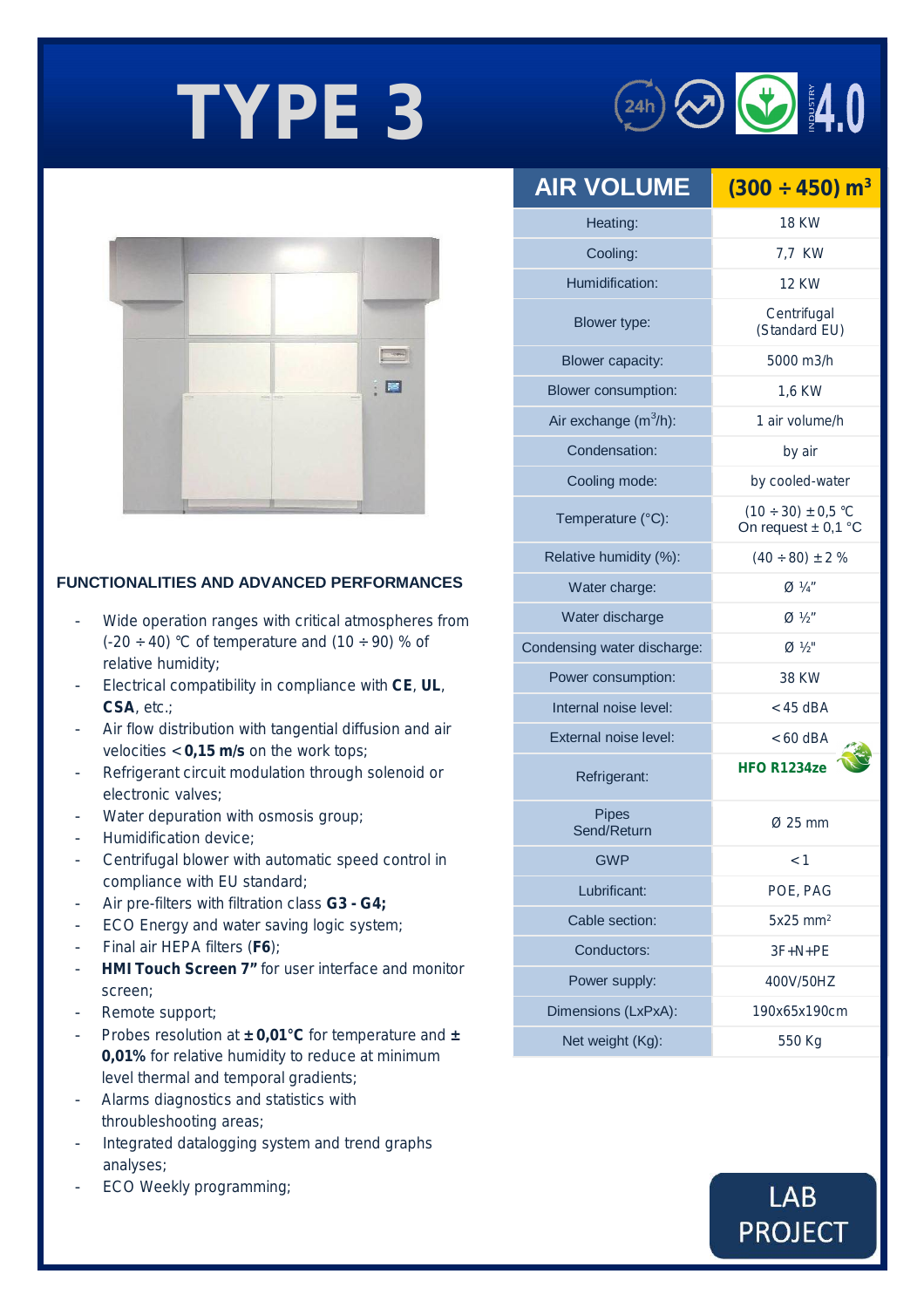



#### **FUNCTIONALITIES AND ADVANCED PERFORMANCES**

- Wide operation ranges with critical atmospheres from  $(-20 \div 40)$  °C of temperature and  $(10 \div 90)$  % of relative humidity;
- Electrical compatibility in compliance with **CE**, **UL**, **CSA**, etc.;
- Air flow distribution with tangential diffusion and air velocities < **0,15 m/s** on the work tops;
- Refrigerant circuit modulation through solenoid or electronic valves;
- Water depuration with osmosis group;
- Humidification device;
- Centrifugal blower with automatic speed control in compliance with EU standard;
- Air pre-filters with filtration class *G3 - G4;*
- ECO Energy and water saving logic system;
- Final air HEPA filters (F6);
- **HMI Touch Screen 7"** for user interface and monitor screen;
- Remote support;
- Probes resolution at **± 0,01°C** for temperature and **± 0,01%** for relative humidity to reduce at minimum level thermal and temporal gradients;
- Alarms diagnostics and statistics with throubleshooting areas;
- Integrated datalogging system and trend graphs analyses;
- ECO Weekly programming;

| <b>AIR VOLUME</b>           | $(450 \div 800)$ m <sup>3</sup>                      |
|-----------------------------|------------------------------------------------------|
| Heating:                    | <b>18 KW</b>                                         |
| Cooling:                    | 18 KW                                                |
| Humidification:             | <b>12 KW</b>                                         |
| Blower type:                | Centrifugal<br>(Standard EU)                         |
| Blower capacity:            | 7000 m3/h                                            |
| Blower consumption:         | 2.4 KW                                               |
| Air exchange $(m^3/h)$ :    | 1 air volume/h                                       |
| Condensation:               | by air                                               |
| Cooling mode:               | by cooled-water                                      |
| Temperature (°C):           | $(10 \div 30) \pm 0.5$ °C<br>On request $\pm$ 0,1 °C |
| Relative humidity (%):      | $(40 \div 80) \pm 2 \%$                              |
| Water charge:               | $Ø$ 1/4"                                             |
| Water discharge             | $Ø$ ½"                                               |
| Condensing water discharge: | $ØV_2"$                                              |
| Power consumption:          | <b>50 KW</b>                                         |
| Internal noise level:       | < 45 dBA                                             |
| External noise level:       | $< 60$ dBA                                           |
| Refrigerant:                | HFO R1234ze                                          |
| <b>Pipes</b><br>Send/Return | Ø 36 mm                                              |
| GWP                         | $\leq 1$                                             |
| Lubrificant:                | POE, PAG                                             |
| Cable section:              | $5x25$ mm <sup>2</sup>                               |
| Conductors:                 | $3F + N + PE$                                        |
| Power supply:               | 400V/50HZ                                            |
| Dimensions (LxPxA):         | 190x65x190cm                                         |
| Net weight (Kg):            | 590 Kg                                               |

### **LAB PROJECT**